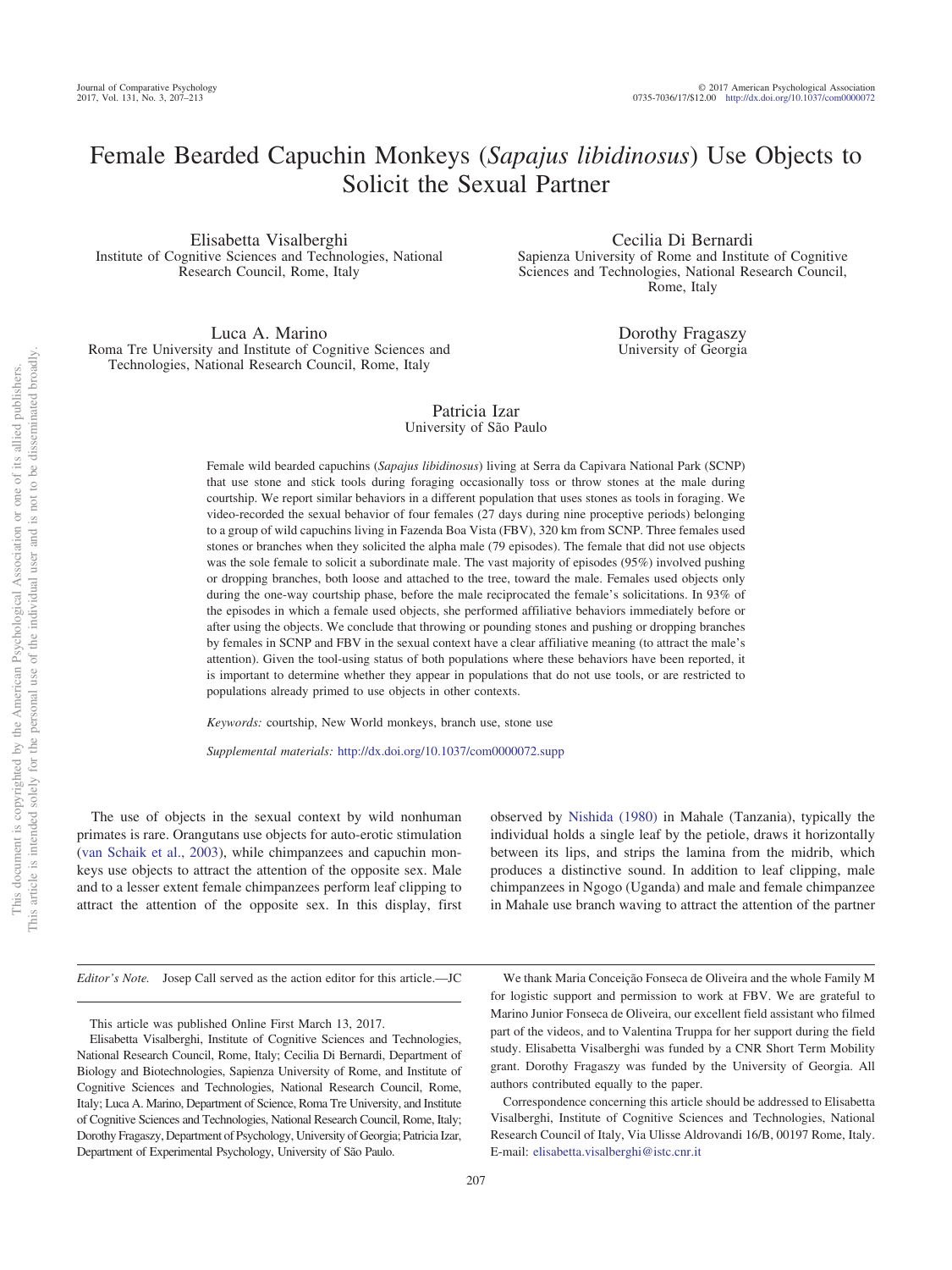[\(Watts, 2008\)](#page-6-2). Finally, when soliciting estrous females Mahale male chimpanzees also make ground cushions [\(Nishida, 1997\)](#page-6-3). Interestingly, these behaviors have been documented in some but not in all the studied populations of chimpanzees [\(Whiten et al.,](#page-6-4) [1999\)](#page-6-4) and they may be used in other contexts than the sexual one. For example, Ngogo chimpanzees perform branch waving to solicit a partner but also to threaten a partner, and Mahale and Bossou chimpanzees use leaf clipping to get attention of others to initiate movement (M. A. Huffman, unpublished data) and Taï National Park chimpanzees make ground cushions to solicit play [\(Boesch, 2012\)](#page-5-0). So, the occurrence and frequency of these behaviors in the sexual context differ across sites, and the behaviors are used in different contexts within the same chimpanzee population or among populations.

Occasionally, female tufted capuchin monkeys (genus *Sapajus*) solicit the male with objects [\(Camargo, 2012;](#page-5-1) [Carosi, Linn, &](#page-5-2) [Visalberghi, 2005;](#page-5-2) [Falótico & Ottoni, 2013\)](#page-6-5). [Carosi and Visal](#page-5-3)[berghi \(2002,](#page-5-3) p. 15) observed one female pushing objects toward the male, sometimes "touching the male through the object." [Falótico and Ottoni \(2013\)](#page-6-5) reported that in Serra da Capivara National Park, Brazil (hereafter SCNP), a minority of wild bearded capuchin females (*Sapajus libidinosus*) threw stones toward males they were soliciting, while most females did not. As use of objects in courtship is not exhibited by all individuals nor in all populations, it is a good candidate for studying the origins of groupspecific behavior [\(Boesch, 1995;](#page-5-4) [Falótico & Ottoni, 2013;](#page-6-5) [Whiten](#page-6-4) [et al., 1999\)](#page-6-4).

[Falótico and Ottoni \(2013\)](#page-6-5) refer to these actions by bearded capuchin monkeys as tool use, following [Shumaker, Walkup, and](#page-6-6) [Beck's \(2011,](#page-6-6) p. 5) functional definition of tool use as "the external employment of an unattached or manipulable attached environmental object to alter . . . another organism when the user holds and directly manipulates the tool during ... use and is responsible for the proper and effective orientation of the tool." The status of these actions is less clear following the biomechanically grounded definition of tool use presented by [Mangalam and](#page-6-7) [Fragaszy \(2016\).](#page-6-7) In Mangalam and Fragaszy's definition, a tool transforms the body-only system into the body-plus-tool system; it adds at least one external degree of freedom (DoF) to the system along with reducing and/or redistributing the existing DoFs in the service of meeting the demands of the task (i.e., achieving the goal). In this definition, using an object as part of a display does not necessarily meet the requirements for tool use because the individual's movements with the object are not necessarily constrained biomechanically by the task demands (in this case, to gain the attention of the sexual partner). Whether or not the behavior is classified as tool use, the inclusion of objects in courtship retains theoretical interest with respect to the motivational basis for the courting individual's actions, its relation to other species-typical display behaviors, and its possible functional consequences in the courtship process.

Each sex plays a role to achieve mating. The general rule in primates is that males court females, who signal their fertile status in a variety of ways, especially with morphological changes and olfactory signals [\(Dixson, 1998\)](#page-6-8). For instance, cycling female chimpanzees exhibit evident perineal swelling, and there is a temporal relation between the period of maximum swelling and ovulation [\(Deschner, Heistermann, Hodges, &](#page-6-9) [Boesch, 2003\)](#page-6-9). Tufted capuchins are an outstanding exception to the general rule. Apparently, females seem to lack morphological or olfactory cues signaling ovulation, and they extensively court the male by using a rich set of proceptive behaviors [\(Carosi & Visalberghi, 2002;](#page-5-3) [Carosi et al., 2005;](#page-5-2) [Janson, 1984;](#page-6-10) [Tiddi, Wheeler, & Heistermann, 2015\)](#page-6-11). In the days preceding ovulation, the female closely follows the male and actively tries to attract his attention; in this phase of one-way courtship, the female solicits the male, but he is disinterested, annoyed, and sometimes even mildly aggressive toward her [\(Carosi & Vis](#page-5-3)[alberghi, 2002\)](#page-5-3). Typically, the female performs "touching and running," a behavior in which she approaches the male, briefly contacts his body or tail, and immediately runs away to avoid his possible negative response [\(Carosi & Visalberghi, 2002\)](#page-5-3). Only hours or days later, the initially reluctant male begins to reciprocate the female's solicitations [\(Lynch, Ziegler, & Strier,](#page-6-12) [2002;](#page-6-12) [Tiddi et al., 2015\)](#page-6-11). In this two-way reciprocal phase that corresponds to the time of ovulation, mating occurs [\(Carosi,](#page-5-5) [Heistermann, & Visalberghi, 1999\)](#page-5-5).

As part of a pilot study of sexual behavior in wild bearded capuchins, we assessed the frequency, form, and context in which females in one group of *Sapajus libidinosus* living in Fazenda Boa Vista, a site located about 320 km from SCNP, to verify whether they use stones or other objects to solicit males, as do females at SCNP. Field assistants and researchers at Fazenda Boa Vista have informally noticed that females throw stones and wave branches to solicit males. The behavior was filmed by Noemi Spagnoletti in 2010 and included in a documentary [\(Visalberghi & Albani, 2014\)](#page-6-13). In this article, we quantify this behavior. On the basis of [Carosi](#page-5-3) [and Visalberghi \(2002\),](#page-5-3) who described the striking proceptive behavior of female capuchins, we predicted that these behaviors occur only in the one-way phase of courtship when the female wants to approach the male and tries to attract his attention and to contact him. We compare our findings with those of [Falótico and](#page-6-5) [Ottoni \(2013\)](#page-6-5) for females at SCNP.

Chimpanzees exhibit leaf clipping and stone/branch throwing in contexts other than courtship. Among Taï chimpanzees, leaf clipping is regularly observed as part of the drumming sequence of adult males and precedes hand and feet drumming on buttress roots of trees [\(Boesch, 1995;](#page-5-4) see also [Kuühl et al., 2016\)](#page-6-14) and throwing stones/branches during encounters with predators [\(Boesch, 1991\)](#page-5-6). Similarly, capuchins use branches in contexts other than courtship. Capuchins throw branches during aggressive inter- and intraspecific encounters (e.g., [Boinski, 1988;](#page-5-7) [Moura, 2006\)](#page-6-15), to explore locations, and to elicit a response from a prey [\(Falótico & Ottoni, 2014;](#page-6-16) [Vitale, Visalberghi, & De](#page-6-17) [Lillo, 1991\)](#page-6-17). A female tufted capuchin made "open-mouth threat face" and alarm vocalizations, indicating an aggressive defensive context, immediately before she tossed a branch and then a stone toward a tortoise [\(Hamilton & Fragaszy, 2014\)](#page-6-18). Hence, different populations, different individuals within the same population, and even the same individual may use the same behavior (leaf clipping in the case of chimpanzees and stone/branch throwing in the case of capuchins) in different contexts and for different purposes. We predicted that while using an object to contact the male during courtship, the female performs affiliative behaviors and facial expressions toward the male and not threatening or aggressive behaviors.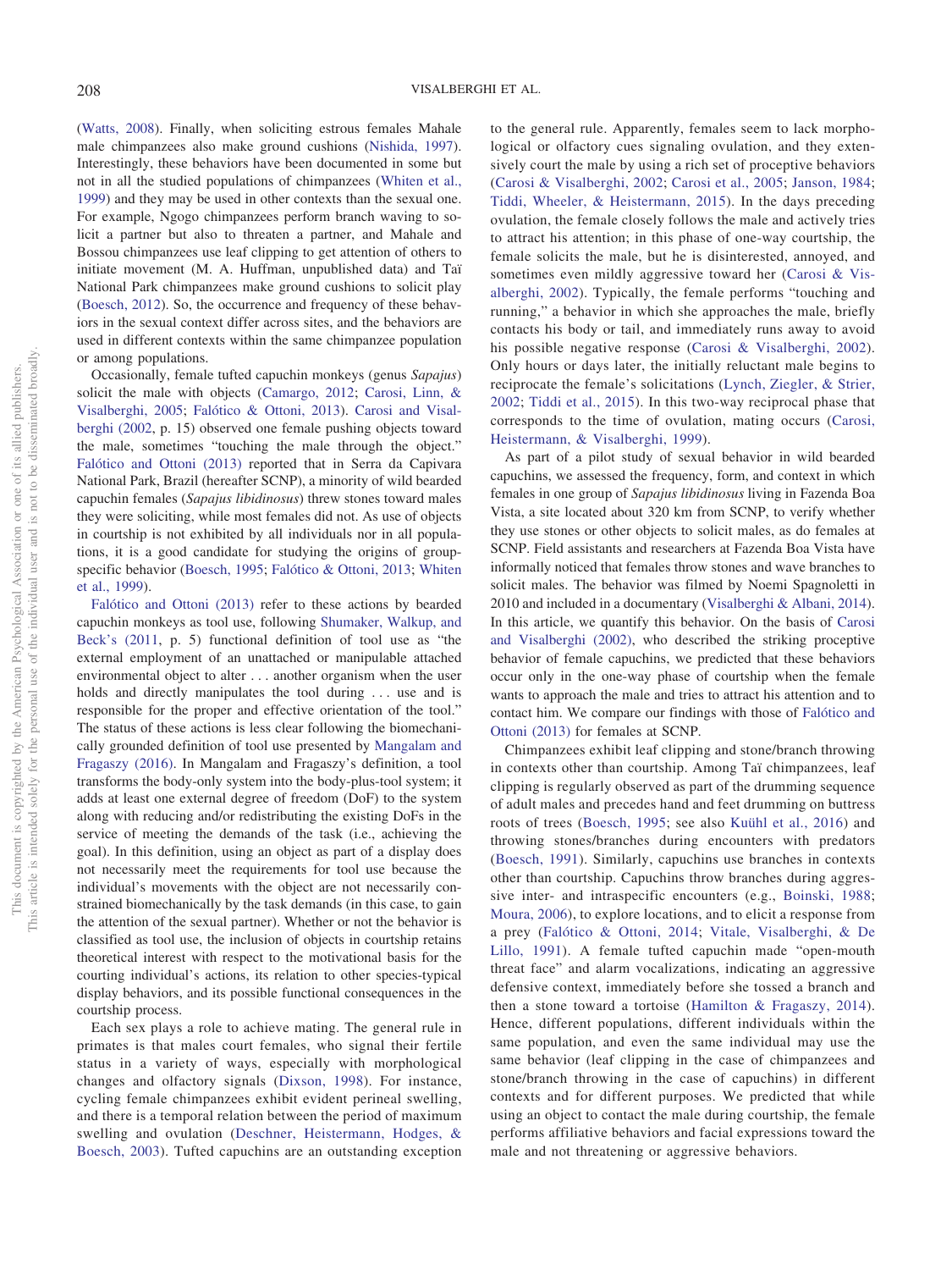## **Method**

#### **Location**

The study was carried out at Fazenda Boa Vista (FBV), in the northeastern Brazilian State of Piauí (9°39'S, 45°25'W). The physical geography of the field site is a sandy plain at approximately 420 m above sea level, punctuated by sandstone ridges, pinnacles and plateaus, and surrounded by cliffs [\(Visalberghi et al., 2007\)](#page-6-19).

#### **Study Group**

We followed and observed a fully habituated group of 23 bearded capuchin monkeys, including 8 adult females, 1 dominant male, another 4 adult males, and 10 youngsters (7 females and 3 males).

### **Ethical Note**

We adhered to the guidelines of the American Society of Primatologists and the Association for the Study of Animal Behavior for the treatment of animals in behavioral research and teaching and to the American Society of Primatologists' principles for the ethical treatment of primates. Permits to Elisabetta Visalberghi, Patricia Izar and Dorothy Fragaszy were given by IBAMA SISBIO (Sistema de Autorização e Informação em Biodiversidade of the Instituto Brasileiro do Meio Ambiente e dos Recursos Naturais Renováveis, n. 28689 –3) and CNPq (National Council for Scientific and Technological Development, n. 002547/2011–2). The land where the study was conducted was privately owned; no threatened species was sampled.

## **Data Collection**

Behavioral observations were carried out opportunistically while Luca A. Marino and one field assistant collected data on food processing (on average six days a week, seven hours per day, from May 21 to August 16, 2014. Because of previous direct experience with capuchins and the detailed descriptions of their sexual behaviors [\(Carosi & Visalberghi, 2002\)](#page-5-3), the observers could easily detect when a nearby female was courting a male. If this was the case and they were not already filming food processing, one or both observers filmed the female (ad libitum sampling, [Martin & Bateson, 1993\)](#page-6-20) with a Canon EOS 600D and/or a JVC GC-PX100 camera. Filming was done at relatively close distance (3–20 m) from the female, and whenever possible, both partners were filmed.

We scored from video clips the instances in which proceptive females moved objects in a manner that would contact the male, or move close to the male. We also noted when the object involved was unattached or attached and the type of object used (stone or branch). As in [Falótico and Ottoni \(2013\),](#page-6-5) a single episode of object use consisted of one or more events occurring between the same individuals, in the same location, and less than 10 min apart. For Falótico and Ottoni the number of events corresponded to the number of stone throws (whether or not throws involved different stones is not specified). In our study, the number of events corresponds to the number of stone throws/pushes/pounds performed with different stones. Since a branch is used over a longer period of time and it may occur on trees where leaves prevent full view (making it impossible to determine whether the female is holding the same branch throughout the episode), we did not count the events of branch use, but estimated its occurrence on the basis of the number of 30-s intervals in which the behavior was scored.

In addition, we scored the occurrence of affiliative behaviors typical of courtship (eyebrow raising with or without grin, touching and running, pulling tail or contacting body, vocalizing, following, nuzzling; see [Carosi & Visalberghi, 2002](#page-5-3) for detailed descriptions) and aggressive behaviors (open-mouth threat face, and aggression; [De Marco & Visalberghi, 2007\)](#page-5-8) occurring in the 20 s before and after the female used the object.

#### **Data Analysis**

During 525 contact hours with the group, we collected six hours of video clips of sexual behavior which were suitable for behavioral coding (e.g., the subject(s) was/were in view and in focus). Coding was done on slow motion by Cecilia Di Bernardi; the interobserver agreement with Elisabetta Visalberghi on all the video-clips was 100% for subjects' identity and tool use episodes and 95% for the occurrence of affiliative behaviors.

#### **Results**

Females used the rich repertoire of solicitations typical of tufted capuchins, though some differences were evident. For example, in FBV females did not perform chest rubbing and backing into lap (behaviors commonly observed by [Carosi & Visalberghi, 2002\)](#page-5-3), but often touched the male's genitals during reciprocal courtship and after mating, a behavior not described before.

Four adult females (out of the five females belonging to the group) showed proceptive behavior. We observed 27 proceptive days distributed over nine proceptive periods. Three females used objects while soliciting the alpha male (see [Table 1\)](#page-2-0), while the fourth female did not and solicited the beta male. Females pushed branches (with or without leaves, hereafter branches) attached to a tree in 31 episodes, branches already detached from the tree in four episodes, and branches they detached from a tree in seven episodes. Females threw or pushed stones toward the male in two episodes and pounded stones on the ground while watching the

<span id="page-2-0"></span>Table 1

*Number of Observed Proceptive Periods (and Days), Number of Branch and Stone Use Episodes*

| Female   | # proceptive<br>periods<br>$(\# \text{ days})$ | Number of branch use<br>episodes (number of 30 s<br>intervals) |      |          | Number of<br>stone use<br>episodes<br>(number of<br>events) |          |
|----------|------------------------------------------------|----------------------------------------------------------------|------|----------|-------------------------------------------------------------|----------|
|          |                                                | $B-A$                                                          | B-fD | $B-aD$   | $S-T/P$                                                     | $S-PO$   |
| Piassava | 2(8)                                           | 9(20)                                                          | 1(1) | 3(3)     | 1(3)                                                        | $\theta$ |
| Pamonha  | 2(8)                                           | 4(6)                                                           | 3(3) | 0        | 1(1)                                                        |          |
| Chuchu   | 1(1)                                           | 0                                                              | 0    | $\Omega$ | 0                                                           | $\Omega$ |
| Doree    | 4(10)                                          | 18 (37)                                                        | 3(4) | 1(1)     | 0                                                           | 1 (4)    |
| Total    | 9(27)                                          | 31(63)                                                         | 7(8) | 4(4)     | 2(4)                                                        | (4)      |

*Note.*  $B-A =$  Branch attached to the tree;  $B-fD =$  Branch detached from the tree by the female;  $B-aD =$  Branch already detached from the tree;  $S-T/P =$  Stone thrown or pushed;  $S-PO =$  Stone pounded.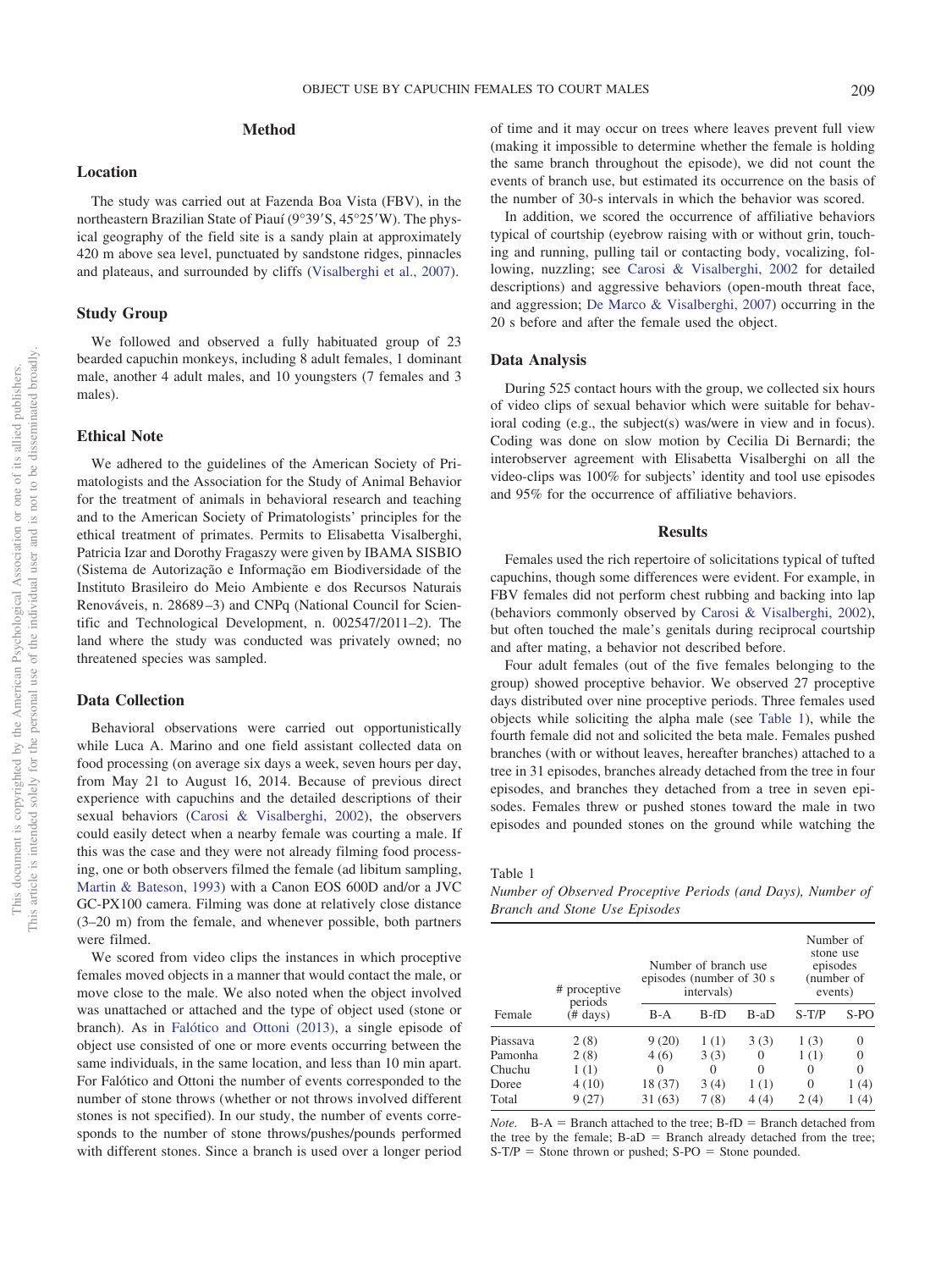male in one episode. Stones were used on the ground, whereas branches were used both on the ground and in trees. Below we describe in some detail the behaviors observed.

#### **Branch Use**

Typically, the female pushed an attached branch in the male's direction, shaking the proximal end of the branch so that the distal end moved toward the male [\(Figure 1](#page-3-0) and supplemental video S1). Sometimes the movement of the branch attracted his attention, though briefly. The female watched the male closely as she moved the branch toward him. Sometimes the female detached a branch (supplemental video S2), or grasped an already detached branch/ stick (supplemental video S3) and then moved it in the male's direction. This occurred while the female was level with the male, or on a branch above the male.

#### **Stone Use**

One episode consisted of three events involving different sandstones (supplemental video S4). Piassava threw a sandstone toward the male, then pushed a larger sandstone (estimated weight more than 1 kg), and finally she threw a smaller sandstone toward him. In another episode, consisting of one event, Pamonha pushed a large quartzite stone (about 1 kg) a few centimeters toward the male (supplemental video S5). In a third episode, (supplemental video S6), Doree looked at the male and pounded a siltstone on the stone anvil where he was seated. Immediately afterward, she climbed up a nearby tree and monitored him from a distance, and then she moved back and twice pounded the same stone she had used previously. One min later she pounded a sandstone on another nearby anvil (that rolled down), a very small sandstone (twice), and another small sandstone (once). Finally, she recovered the initial sandstone and pounded it again. Given the number of different stones used, this episode consisted of four events. Since there were no nuts or nut debris on the anvil where she struck the stone, nor did she eat anything afterward, her behavior could not be interpreted as using a tool to crack nuts, as these monkeys typically do [\(Spagnoletti, Visalberghi, Ottoni, Izar, & Fragaszy,](#page-6-21) [2011\)](#page-6-21).

## **Phase of Courtship and Occurrence of Object Use**

All the observed episodes of object use occurred during the one-way phase of courtship when the female was actively courting the male and the male did not reciprocate her behaviors.

# **Female's Behavior While Using Objects and Male's Response to Her**

In 93% of the episodes (40 out of the 43 in which it was possible to score these behaviors) the female performed one or more affiliative behaviors (see list in the "Methods "section) typically observed during the one-way phase of courtship. In contrast, the female never performed aggressive behaviors toward the target male when using a stone or a branch. The target male never responded to her solicitations as if he had perceived a threat, nor did he threaten the soliciting female. Interestingly, the four instances in which the male threatened or mildly aggressed the female occurred when she solicited him without using an object at close distance, as illustrated in the supplemental video S7.

#### **Discussion**

During a three-month period, we observed several episodes in which proceptive female bearded capuchins at Fazenda Boa Vista used stones, loose branches, or attached branches to reach toward or to touch the male that was the target of their sexual solicitations. When not proceptive, females were never observed to perform these behaviors (Luca A. Marino, Elisabetta Visalberghi, & Valentina Truppa, unpublished data). The capuchins at our study site do not use branches as foraging tools. They did not use branches even when an experimental apparatus was set up to elicit dipping [\(Cardoso & Ottoni, 2016\)](#page-5-9). Nevertheless, and despite the fact that in this site both sexes habitually use stone tools to crack open palm



<span id="page-3-0"></span>*Figure 1.* Pamonha (above) courts Jatobà (below). The female's hand (in the circle) holds an attached branch (left), moves it toward the male (center), and contacts his body (right).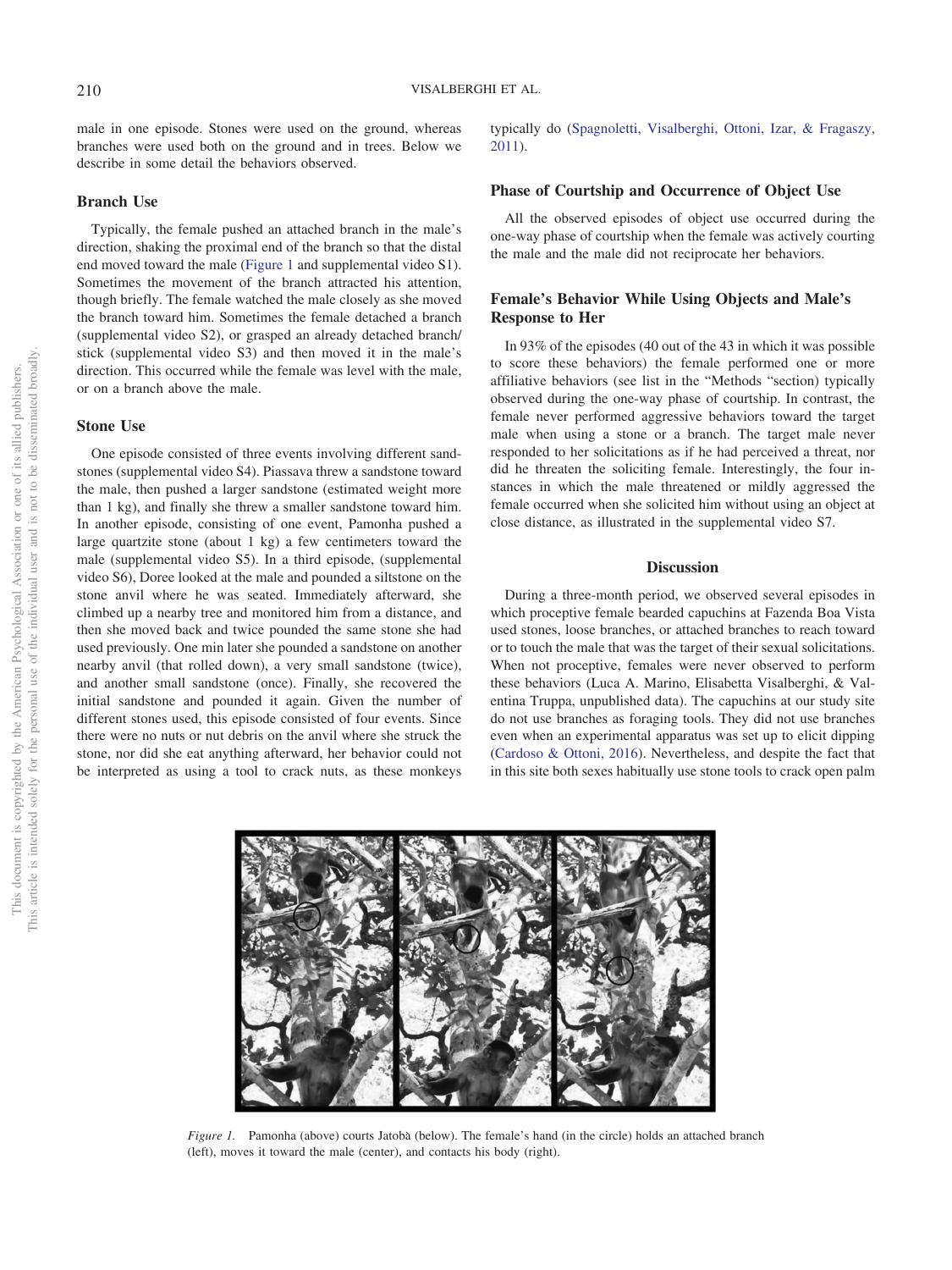nuts [\(Spagnoletti et al., 2012\)](#page-6-22), the use of branches in courtship was far more frequent than the use of stones.

## **Using Objects in the Sexual Context in FBV: A Comparison With SCNP**

[Table 2](#page-4-0) presents a summary of the data from [Falótico and Ottoni](#page-6-5) [\(2013\)](#page-6-5) and the current study. During a 23-month study in SCNP, [Falótico and Ottoni \(2013\)](#page-6-5) observed 17 proceptive females (out of the 23 present) for 49 proceptive periods. During three months of data collection in FBV, we observed four proceptive females (out of the eight present) for nine proceptive periods. The percentage of proceptive periods in which the female used stones was higher in FBV than in SCNP (33% vs. 8%), and the percentage of proceptive females using stones in courtship was higher in FBV than in SCNP (at least 50% vs. 18%) (see [Table 2\)](#page-4-0). Females in FBV used branches to contact the male relatively often as well. Although [Falótico and Ottoni \(2013\)](#page-6-5) did not report females waving branches toward the male during courtship, Falótico (pers. comm.) indicates this behavior occurs in SCNP. Overall, it appears that females at FBV and SCNP use similar objects in courtship in similar ways, although females at FBV seem to do so at a higher rate than do females at SCNP. Since FBV and SCNP data were collected in different ways the comparisons of quantitative descriptors should be considered preliminary and further data are necessary to confirm these findings.

In SCNP females succeeded in hitting the male in 10 out of 52 cases [\(Falótico & Ottoni, 2013\)](#page-6-5). In FBV, females used stones without hitting the male, however they did touch the male's body with branches. This behavioral difference could be related to different factors. In SCNP females threw stones while close to the male (cf. the video clips of the supplemental material in [Falótico &](#page-6-5) [Ottoni, 2013\)](#page-6-5), making hitting relatively easy. In fact, though Falótico and Ottoni (2013) [Figure 1a](#page-3-0) suggests that the female threw a pebble from a distance of at least a few meters to the male, the video, from

#### <span id="page-4-0"></span>Table 2

*Object Use by Wild Female Bearded Capuchin Monkeys During Courtship at Fazenda Boa Vista (FBV) and Serra Da Capivara National Park (SCNP)*

|                                            | <b>FBV</b> | <b>SCNP</b>  |
|--------------------------------------------|------------|--------------|
| Contact time (hours)                       | 525        | 1716         |
| # proceptive females                       |            | $17^\circ$   |
| # proceptive periods                       |            | 48§          |
| # proceptive periods with stone use        |            |              |
| # proceptive females using stones          |            |              |
| # proceptive females using branches        | 3          | n.a          |
| # episodes using stones                    |            | 7@           |
| # episodes using branches                  | 42         | $n.a^*$      |
| % of proceptive periods with use of stones | 33         | 8.3          |
| % of proceptive females using stones       | 75         | $18^{\circ}$ |
| % of proceptive females using branches     | 75         | n.a          |

[ˆFalótico & Ottoni \(2013\)](#page-6-5) wrote "18" in [Table 1](#page-2-0) and "at least 17" in p. 2; according to Falótico (personal communication) they were "at least 17" because at the beginning of their study unidentified females could be among those already identified. Thus, we use the value 17.  $\S$  [Falótico &](#page-6-5) [Ottoni \(2013\)](#page-6-5) wrote "49" in p. 2 and "48" in [Table 1;](#page-2-0) according to Falótico (personal communication) the correct value is 48. \* Data not available, although the behavior has been seen. @ Falótico (personal communication) clarified that each line of their [Table 2](#page-4-0) corresponds to one episode.

which the still image was taken, shows that in that frame the female was simply holding the pebble while moving closer to the male toward whom she eventually threw the stone from a distance of about 1 m. The stones thrown by females in SCNP were easily maneuvered with one hand because they were relatively light (average weight 52 g, range 19 – 84). In FBV the stones thrown or pushed required both hands to be maneuvered and were estimated to weigh more than 800 g. Another difference in the females' behavior was evident between the two sites. In FBV the females using objects were always targeting the dominant male, whereas in SCNP females targeted another high-ranking individual in 78% of episodes, and the alpha male only in 22% of the episodes [\(Falótico & Ottoni,](#page-6-5) [2013\)](#page-6-5); this difference might be due to the fact that in SCNP the group was larger (eight adult males and 16 adult females).

In FBV the stone episodes occurred in different locations such as on anvil sites often used to crack open palm nuts and on the ground never used for this purpose. Most of the stone episodes filmed in SCNP occurred in the provisioned area where small stones are extremely common. It would be interesting to know whether being in a location where stone tools are often used to forage has prompted the females to use stones on the same location also for the purpose of soliciting a male. [Dubois, Gerard, Sampaio,](#page-6-23) [de Faria Galvão, and Guilhem \(2001\)](#page-6-23) found that capuchins used sticks as probing tools more frequently at sites where they had previously manipulated objects than at other sites where they did so to a lesser extent. It is as if using a particular kind of object as a tool in a given place were dependent on previous experience acting with other objects in that place. By extending this line of thinking, we predict that the monkeys are more likely to use stones to solicit a male in a location in which they commonly use stones as foraging tools. Recently, [Falótico and Ottoni \(2016\)](#page-6-24) predicted that capuchin monkey populations that have wide availability of raw stone material, as seems to be the case in SCNP, would exhibit more diversity in stone tool use than capuchins in areas with a lower abundance of adequate lithic material, such as FBV [\(Visal](#page-6-19)[berghi et al., 2007;](#page-6-19) [Visalberghi et al., 2009\)](#page-6-25). Both these predictions should be properly tested in the field.

# **Behaviors Performed While Using Objects in the Sexual Context**

While using an object to contact the male or to gain his attention, the females almost always performed affiliative behaviors and/or affiliative facial expressions; they never threatened the male. The male never performed agonistic behaviors toward the female following an episode in which she used an object. On the basis of our pilot study, we suggest that in the sexual context objects are used by the female capuchin to solicit and gain the male's attention in a period when he is largely indifferent to her advances, and not to threaten or keep him away, as it occurs during aggressive encounters [\(Boinski, 1988;](#page-5-7) [Hamilton & Fragaszy, 2014;](#page-6-18) [Moura, 2006;](#page-6-15) [Vitale](#page-6-17) [et al., 1991\)](#page-6-17). In other words, capuchins use the same behaviors with objects in different contexts to communicate distinctive meanings.

[Boesch \(1995\)](#page-5-4) argued that the changes in the context of leaf clipping among Taï chimpanzees over time suggest that leaf clipping is a cultural behavior for which the context of use is arbitrarily fixed by group members and that social convention is the best explanation to account both for the different functions of this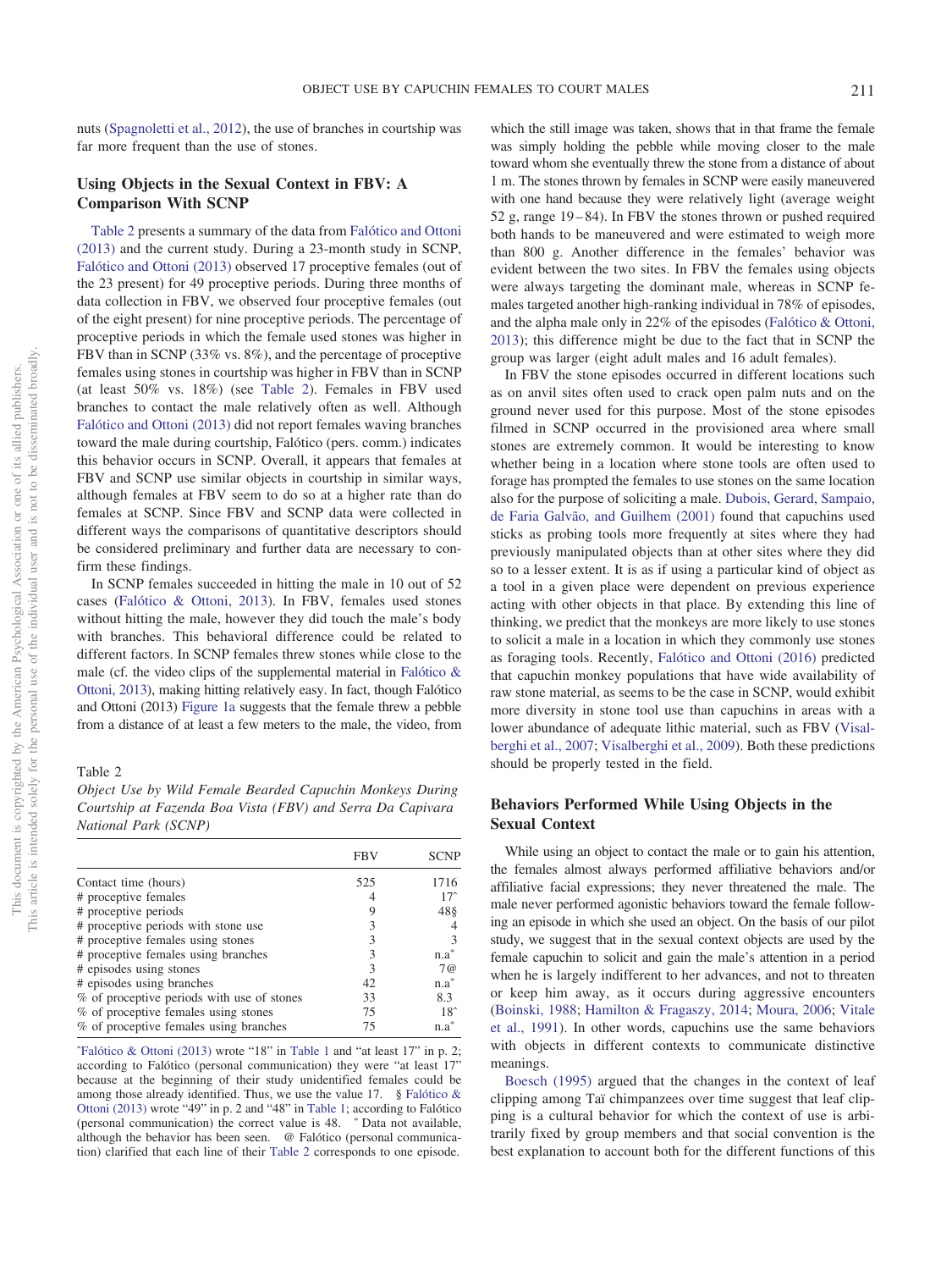behavior across chimpanzee populations and for the new function it acquired in Taï chimpanzees. Along the same lines, [Falótico and](#page-6-5) [Ottoni \(2013\)](#page-6-5) suggested that, since stone throwing was repeatedly shown only by some members of just one of the groups of monkeys at SCNP, and the number of females observed to throw stones increased after the completion of their study, this sexual display "was independently invented" by one or more females of the PF group. They also suggested that it was socially transmitted since in 2012 three additional females of the PF group "copied" this "enhanced display" (p. 5). However, we show that females in at least one other group of bearded capuchin monkeys use objects in courtship, and have done so for several years at least. Thus it seems unlikely that this behavior is a recent invention among the females at SCNP. As for the use of stones to crack nuts and seeds, which is geographically widespread among bearded capuchins [\(Ottoni & Izar, 2008;](#page-6-26) see also [De Moraes, Souto, & Schiel, 2014;](#page-6-27) [Ferreira, Emidio, & Jerusalinsky, 2010;](#page-6-28) [Mendes et al., 2015\)](#page-6-29), the use of stones and branches by females during courtship may be a widespread phenomenon in this species.

Capuchin monkeys occasionally throw, drop, or push objects to threaten individuals of other species [\(Boinski, 1988;](#page-5-7) [Fragaszy,](#page-6-30) [Visalberghi, & Fedigan, 2004;](#page-6-30) [Hamilton & Fragaszy, 2014;](#page-6-18) [Moura, 2006;](#page-6-15) [Vitale et al., 1991\)](#page-6-17). Captive capuchins are easily trained to perform aimed throwing [\(Westergaard, Liv, Haynie, &](#page-6-31) [Suomi, 2000\)](#page-6-31). Hence, it can be argued that throwing and pushing objects is part of the capuchins' species-typical behavioral repertoire and that capuchins perform these behaviors in aggressive as well as affiliative contexts. What prompts the female capuchin to use an object to solicit the male? Systematic behavioral data indicate that during the one-way phase of courtship the female seeks to contact the target male but is also afraid of his response [\(Carosi & Visalberghi, 2002\)](#page-5-3). Typical of this phase is "touching and running," in which the female quickly approaches and briefly contacts the male, and immediately runs away [\(Carosi & Visal](#page-5-3)[berghi, 2002;](#page-5-3) [Carosi et al., 2005\)](#page-5-2). In our view, the object affords the female the means to be somehow closer to the male. By using an object as an extension of her arm, the female maintains some distance between her body and the male's body, but still indirectly contacts him. It is possible that in this way, the female reduces the risk of reprisal by the male (such as slapping or biting) for her actions, especially by the dominant male who is more aggressive than the subordinate males [\(Mendonça-Furtado et al., 2014\)](#page-6-32). This interpretation is consistent with the finding that all three females that solicited the dominant male used objects whereas the one female that solicited the subordinate male did not use objects. The females of SCNP always directed stone throwing toward highranking males [\(Falótico & Ottoni, 2013\)](#page-6-5), although not predominantly the alpha male. The bias to contact high-ranking males more often than subordinate males with objects may be because the former are less ready to reciprocate the females' sexual interest than the latter [\(Carosi et al., 2005\)](#page-5-2). Alternatively, it may reflect the proportion of all courtship directed to high-ranking males.

Since FBV females use both stones and branches to solicit males, even if no members of their group use branches or sticks as foraging tools, it seems that the use of specific objects in courtship does not require the same objects to be used as foraging tools. Capuchins use in courtship the same behavioral patterns and objects they commonly employ against intruders and predators [\(Fragaszy et al., 2004;](#page-6-30) [Moura, 2006\)](#page-6-15). Interestingly, by examining

the cases of dropping, throwing, and rolling objects against intruders and predators present in [Shumaker et al.'s \(2011\)](#page-6-6) review it appears evident that arboreal monkeys (e.g., colobus, guenons) use branches whereas terrestrial ones (e.g., macaques and baboons) use stones. Capuchins are arboreal monkeys that decrease the amount of time spent on trees when living in less forested habitats (as the Cerrado, the Caatinga and the mangrove swamps). Branches are ubiquitous in the habitats of arboreal and semiarboreal primates whereas stones are available only to those that spend time on the ground. Thus, we expect *Sapajus* females' solicitations with branches are more widespread across habitats than solicitations with stones. In particular, we expect that (a) the use of stones in courtship is present only in populations with terrestrial habits and living in landscapes where loose stones are plentiful, and (b) the likelihood of using stones in courtship is impacted by degree of terrestriality, as already argued for stone tool use [\(Meulman, Sanz,](#page-6-33) [Visalberghi, & van Schaik, 2012\)](#page-6-33). Observations of wild populations that differ in time spent on the ground and of captive individuals that often spend much of their time on the ground (such as those observed by [Carosi and Visalberghi \(2002\)](#page-5-3) who first noticed object use in courtship) can contribute to testing these hypotheses.

## **References**

- <span id="page-5-6"></span>Boesch, C. (1991). The effects of leopard predation on grouping patterns in forest chimpanzees. *Behaviour, 117,* 220 –241. [http://dx.doi.org/10.1163/](http://dx.doi.org/10.1163/156853991X00544) [156853991X00544](http://dx.doi.org/10.1163/156853991X00544)
- <span id="page-5-4"></span>Boesch, C. (1995). Innovation in wild chimpanzees (*Pan troglodytes*). *International Journal of Primatology, 16,* 1–16. [http://dx.doi.org/10.1007/](http://dx.doi.org/10.1007/BF02700150) [BF02700150](http://dx.doi.org/10.1007/BF02700150)
- <span id="page-5-0"></span>Boesch, C. (2012). *Wild cultures: A comparison between chimpanzee and human cultures*. New York, NY: Cambridge University Press. [http://dx](http://dx.doi.org/10.1017/cbo9781139178532) [.doi.org/10.1017/cbo9781139178532](http://dx.doi.org/10.1017/cbo9781139178532)
- <span id="page-5-7"></span>Boinski, S. (1988). Use of a club by a wild white-faced capuchin (*Cebus capucinus*) to attack a venomous snake (*Bothrops asper*). *American Journal of Primatology, 14,* 177–179. [http://dx.doi.org/10.1002/ajp](http://dx.doi.org/10.1002/ajp.1350140208) [.1350140208](http://dx.doi.org/10.1002/ajp.1350140208)
- <span id="page-5-1"></span>Camargo, M. R. (2012). O efeito do uso de ferramentas no comportamento e no bem-estar de macacos-prego (*Sapajus libidinosus*) cativos (Doctoral dissertation). Brasília: University of Brasília; [http://repositorio.unb.](http://repositorio.unb.br/handle/10482/11671) [br/handle/10482/11671](http://repositorio.unb.br/handle/10482/11671)
- <span id="page-5-9"></span>Cardoso, R. M., & Ottoni, E. B. (2016). The effects of tradition on problem solving by two wild populations of bearded capuchin monkeys in a probing task. *Biology Letters, 12,* 20160604 –20160605. [http://dx.doi](http://dx.doi.org/10.1098/rsbl.2016.0604) [.org/10.1098/rsbl.2016.0604](http://dx.doi.org/10.1098/rsbl.2016.0604)
- <span id="page-5-5"></span>Carosi, M., Heistermann, M., & Visalberghi, E. (1999). Display of proceptive behaviors in relation to urinary and fecal progestin levels over the ovarian cycle in female tufted capuchin monkeys. *Hormones and Behavior, 36,* 252–265. <http://dx.doi.org/10.1006/hbeh.1999.1545>
- <span id="page-5-2"></span>Carosi, M., Linn, G. S., & Visalberghi, E. (2005). The sexual behavior and breeding system of tufted capuchin monkeys (*Cebus apella*). *Advances in the Study of Behavior, 35,* 105–149. [http://dx.doi.org/10.1016/S0065-](http://dx.doi.org/10.1016/S0065-3454%2805%2935003-0) [3454\(05\)35003-0](http://dx.doi.org/10.1016/S0065-3454%2805%2935003-0)
- <span id="page-5-3"></span>Carosi, M., & Visalberghi, E. (2002). Analysis of tufted capuchin (*Cebus apella*) courtship and sexual behavior repertoire: Changes throughout the female cycle and female interindividual differences. *American Journal of Physical Anthropology, 118,* 11–24. [http://dx.doi.org/10.1002/](http://dx.doi.org/10.1002/ajpa.10083) [ajpa.10083](http://dx.doi.org/10.1002/ajpa.10083)
- <span id="page-5-8"></span>De Marco, A., & Visalberghi, E. (2007). Facial displays in young tufted Capuchin monkeys (*Cebus apella*): Appearance, meaning, context and target. *Folia Primatologica, 78,* 118 –137. [http://dx.doi.org/10.1159/](http://dx.doi.org/10.1159/000097061) [000097061](http://dx.doi.org/10.1159/000097061)